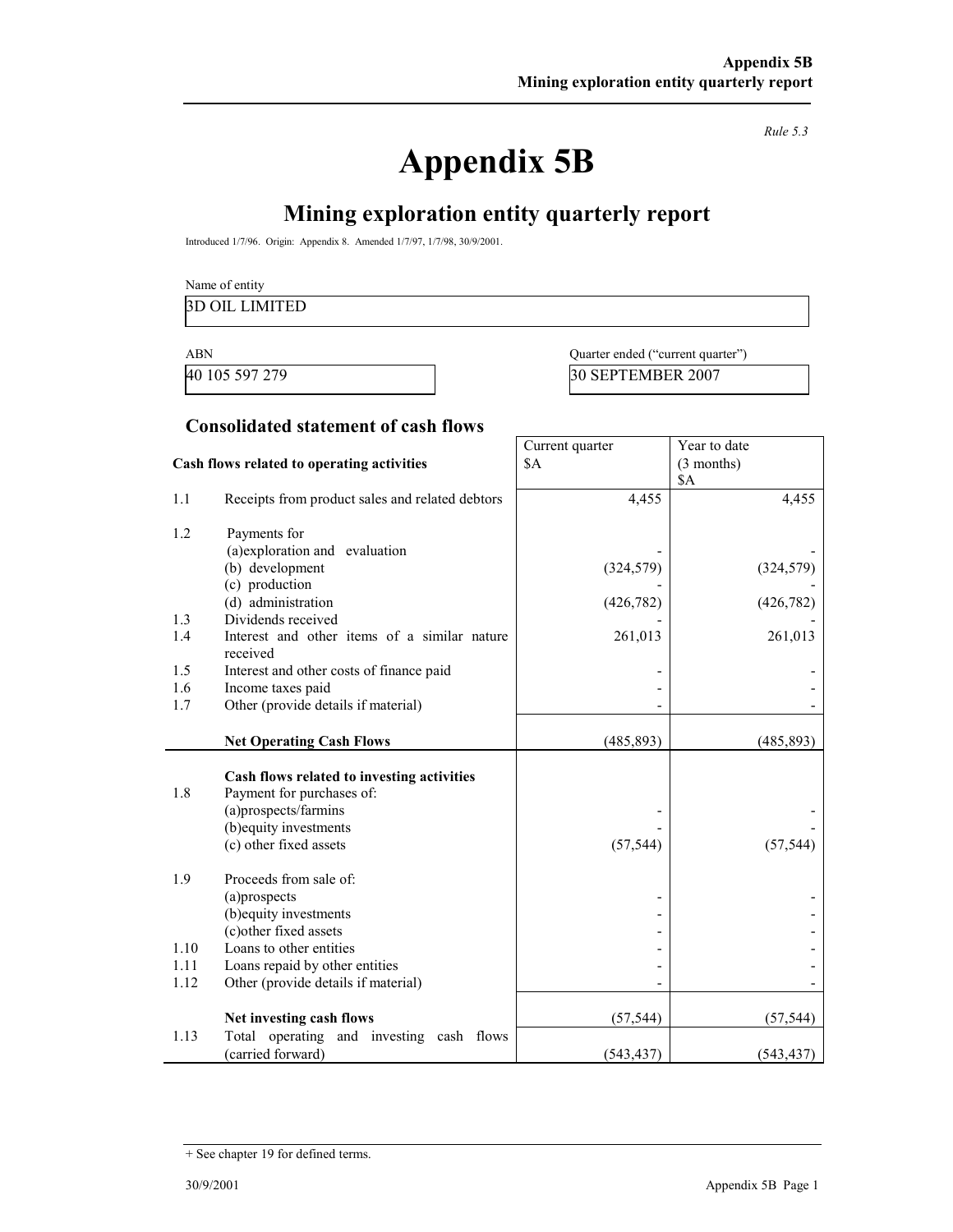| 1.13         | Total operating and investing cash flows<br>(brought forward)                       | (543, 437) | (543,437)  |
|--------------|-------------------------------------------------------------------------------------|------------|------------|
|              |                                                                                     |            |            |
|              | Cash flows related to financing activities                                          |            |            |
| 1.14         | Proceeds from issues of shares                                                      |            |            |
| 1.15         | Proceeds from sale of forfeited shares                                              |            |            |
| 1.16         | Proceeds from borrowings                                                            |            |            |
| 1.17         | Repayment of borrowings                                                             |            |            |
| 1.18         | Dividends paid                                                                      |            |            |
| 1.19         | Other – Capital raising costs                                                       |            |            |
|              | Net financing cash flows                                                            |            |            |
|              | Net increase (decrease) in cash held                                                | (543, 437) | (543, 437) |
| 1.20<br>1.21 | Cash at beginning of quarter/year to date<br>Exchange rate adjustments to item 1.20 | 26,457,977 | 26,457,977 |
| 1.22         | Cash at end of quarter                                                              | 25,914,540 | 25,914,540 |

## Payments to directors of the entity and associates of the directors Payments to related entities of the entity and associates of the related entities

|      |                                                                  | Current quarter<br>\$A |
|------|------------------------------------------------------------------|------------------------|
| 1.23 | Aggregate amount of payments to the parties included in item 1.2 | 176,925                |
| 1.24 | Aggregate amount of loans to the parties included in item 1.10   |                        |

#### 1.25 Explanation necessary for an understanding of the transactions

Consultancy fees paid to Directors and Director related entities during the September 2007 quarter.

#### Non-cash financing and investing activities

2.1 Details of financing and investing transactions which have had a material effect on consolidated assets and liabilities but did not involve cash flows

Nil

2.2 Details of outlays made by other entities to establish or increase their share in projects in which the reporting entity has an interest

Nil

<sup>+</sup> See chapter 19 for defined terms.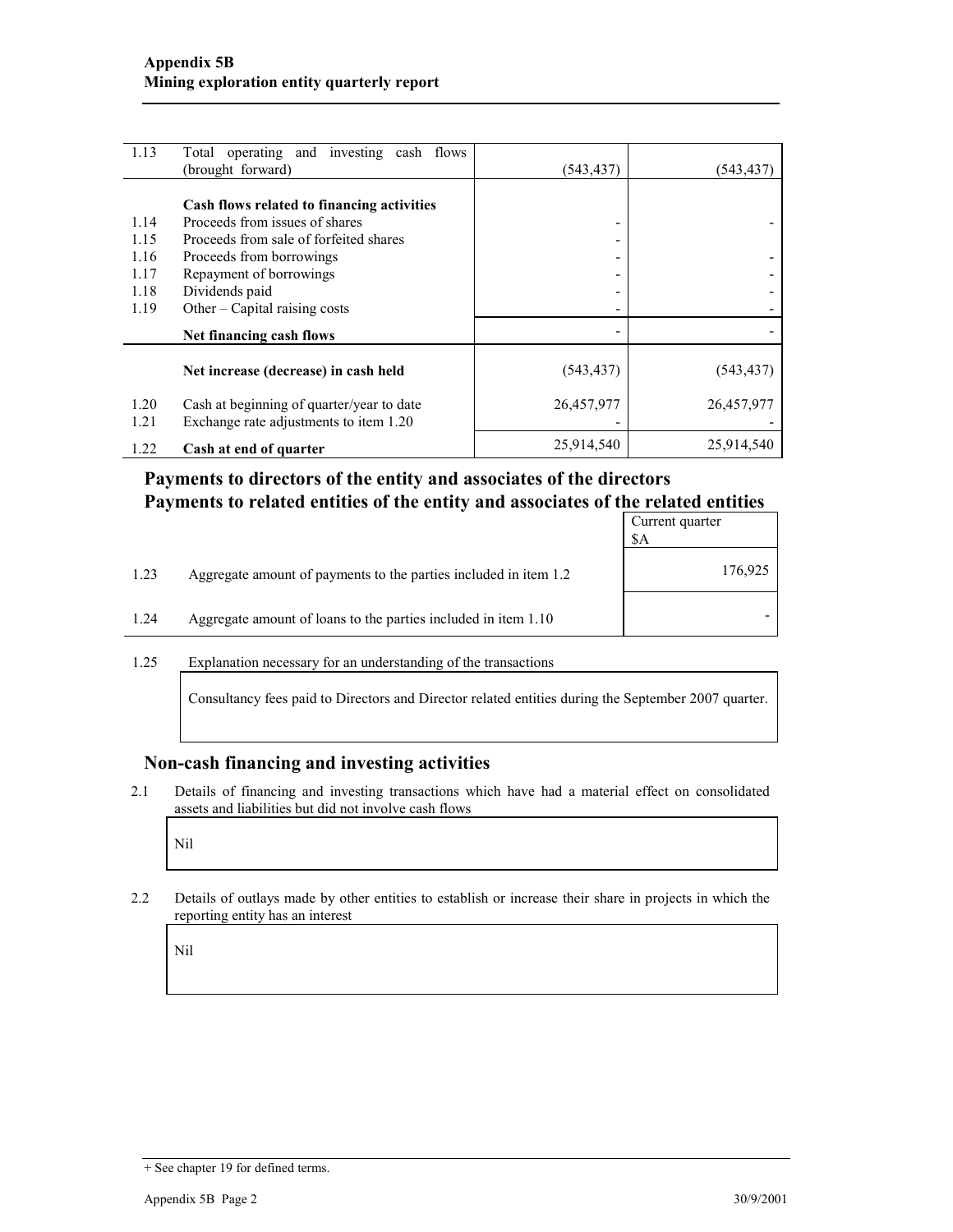### Financing facilities available

Add notes as necessary for an understanding of the position.

|     |                             | Amount available<br>\$A'000 | Amount used<br>A'000 |
|-----|-----------------------------|-----------------------------|----------------------|
| 3.1 | Loan facilities             |                             |                      |
| 3.2 | Credit standby arrangements | -                           |                      |

## Estimated cash outflows for next quarter

|     | Total                      |         |
|-----|----------------------------|---------|
|     |                            | 4,800   |
| 4.2 | Development                | 4,800   |
| 4.1 | Exploration and evaluation |         |
|     |                            | \$A'000 |

# Reconciliation of cash

|     | Reconciliation of cash at the end of the quarter (as<br>shown in the consolidated statement of cash flows) to<br>the related items in the accounts is as follows. | Current quarter<br>\$A'000 | Previous quarter<br>\$A'000 |
|-----|-------------------------------------------------------------------------------------------------------------------------------------------------------------------|----------------------------|-----------------------------|
| 5.1 | Cash on hand and at bank                                                                                                                                          | 2,873                      | 26,417                      |
| 5.2 | Deposits at call                                                                                                                                                  | 23,042                     | 41                          |
| 5.3 | Bank overdraft                                                                                                                                                    |                            |                             |
| 5.4 | Other (provide details)                                                                                                                                           |                            |                             |
|     | Total: cash at end of quarter (item 1.22)                                                                                                                         | 25,915                     | 26,458                      |

## Changes in interests in mining tenements

|     |                                                                     | Tenement<br>reference | Nature of interest<br>(note (2)) | Interest at<br>beginning<br>of quarter | Interest at<br>end of<br>quarter |
|-----|---------------------------------------------------------------------|-----------------------|----------------------------------|----------------------------------------|----------------------------------|
| 6.1 | Interests in mining<br>tenements relinquished,<br>reduced or lapsed |                       |                                  |                                        |                                  |
| 6.2 | Interests in mining<br>tenements acquired or<br>increased           |                       |                                  |                                        |                                  |
|     |                                                                     |                       |                                  |                                        |                                  |

<sup>+</sup> See chapter 19 for defined terms.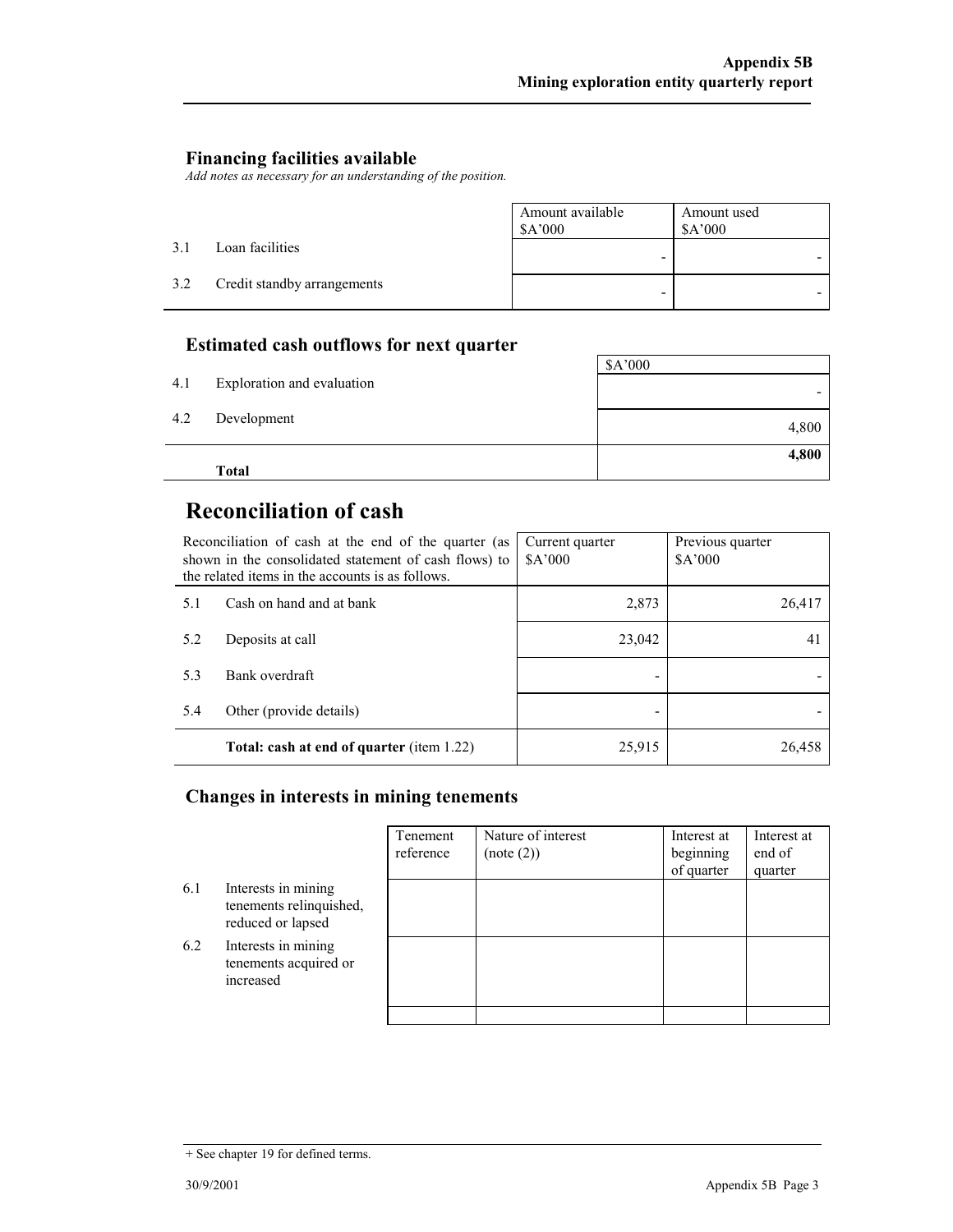#### Issued and quoted securities at end of current quarter

Description includes rate of interest and any redemption or conversion rights together with prices and dates.

|      |                                                                                                                                                  | Total number              | Number quoted | Issue price per<br>security (see note<br>$3)$ (cents) | Amount paid up per<br>security (see note 3)<br>(cents) |
|------|--------------------------------------------------------------------------------------------------------------------------------------------------|---------------------------|---------------|-------------------------------------------------------|--------------------------------------------------------|
| 7.1  | Preference<br><sup>+</sup> securities<br>(description)                                                                                           |                           |               |                                                       |                                                        |
| 7.2  | Changes during<br>quarter<br>(a) Increases<br>through issues<br>(b) Decreases<br>through returns<br>of capital, buy-<br>backs,<br>redemptions    |                           |               |                                                       |                                                        |
| 7.3  | <sup>+</sup> Ordinary<br>securities                                                                                                              | 83,060,000<br>110,000,000 | 110,000,000   | \$0.40<br>\$0.40                                      | \$0.40<br>\$0.25                                       |
| 7.4  | Changes during<br>quarter<br>(a) Increases<br>through issues<br>(b) Decreases<br>through returns<br>of capital, buy-<br>backs                    |                           |               |                                                       |                                                        |
| 7.5  | +Convertible<br>debt securities                                                                                                                  |                           |               |                                                       |                                                        |
| 7.6  | (description)<br>Changes during<br>quarter<br>(a) Increases<br>through issues<br>(b) Decreases<br>through<br>securities<br>matured,<br>converted |                           |               |                                                       |                                                        |
| 7.7  | <b>Options</b><br>(description and<br>conversion<br>factor)                                                                                      | 7,100,000<br>7,125,000    | ٠             | Exercise price<br>\$0.50<br>\$0.60                    | Expiry date<br>31 January 2011<br>31 January 2011      |
| 7.8  | Issued during<br>quarter                                                                                                                         |                           |               |                                                       |                                                        |
| 7.9  | <b>Exercised</b> during<br>quarter                                                                                                               |                           |               |                                                       |                                                        |
| 7.10 | <b>Expired</b> during<br>quarter                                                                                                                 |                           |               |                                                       |                                                        |
| 7.11 | <b>Debentures</b><br>(totals only)                                                                                                               |                           |               |                                                       |                                                        |
| 7.12 | <b>Unsecured</b><br>notes (totals<br>only)                                                                                                       |                           |               |                                                       |                                                        |

<sup>+</sup> See chapter 19 for defined terms.